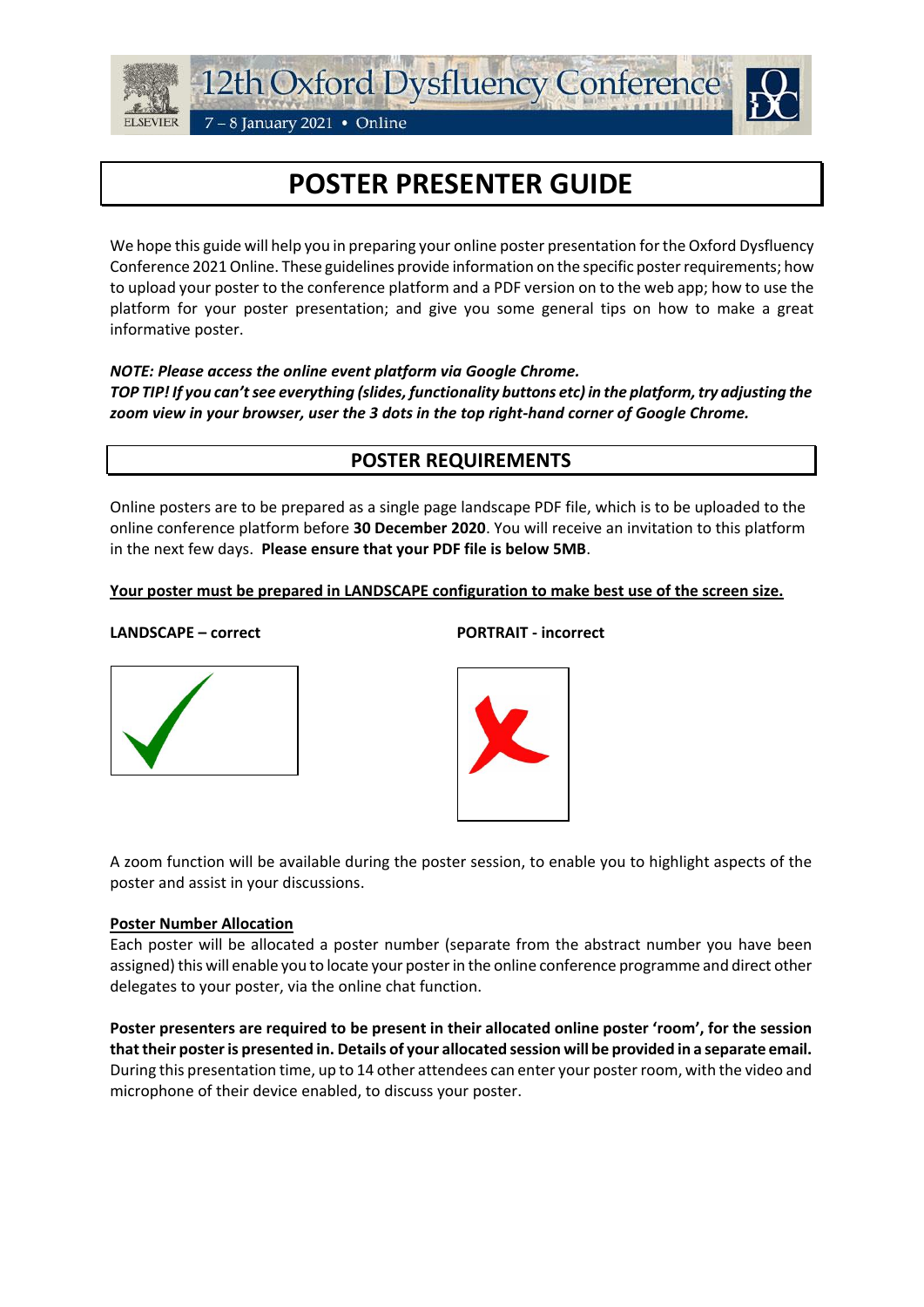## **UPLOADING YOUR POSTER TO YOUR POSTER ROOM**

You will soon receive an automated email from the online conference platform, inviting you to participate in a virtual session. From this email, you will be able to access the platform and create your online profile. When creating your profile, please enter as much detail as you wish, this will be visible to conference attendees.



If you lose the email invitation, you can use this link: [https://elsevier.backend.get-eureka.com/login.](https://elsevier.backend.get-eureka.com/login) Please note, you will not be able to enter your poster "room" until it has been activated. This link therefore may not work for a few days.

Once you have received your invitation to the online conference platform, you will be given access to your **Presente**r **Dashboard** (see below) to upload your poster in your 'poster room'.

| Virtual room is closed. Attendees cannot enter. |                                                                                                            |                              |                                                                   |                                |
|-------------------------------------------------|------------------------------------------------------------------------------------------------------------|------------------------------|-------------------------------------------------------------------|--------------------------------|
|                                                 | No slide uploaded yet<br>Drag your PDF containing slide here<br>$-OT -$<br>Select a pdf from your computer |                              | Anouck Pijpstra (Host)<br>义                                       |                                |
|                                                 |                                                                                                            | <b>Presentation settings</b> |                                                                   |                                |
|                                                 |                                                                                                            |                              |                                                                   |                                |
| <b>Open Room</b>                                |                                                                                                            |                              |                                                                   | $\blacksquare$<br>Share screen |
|                                                 |                                                                                                            |                              |                                                                   |                                |
| No slide uploaded yet                           |                                                                                                            |                              | Use this green button in the center of your screen to upload your |                                |
| Drag your PDF containing slide here<br>$-0f -$  | landscape poster (one-page pdf).                                                                           |                              |                                                                   |                                |
| Select a pdf from your computer                 |                                                                                                            |                              |                                                                   |                                |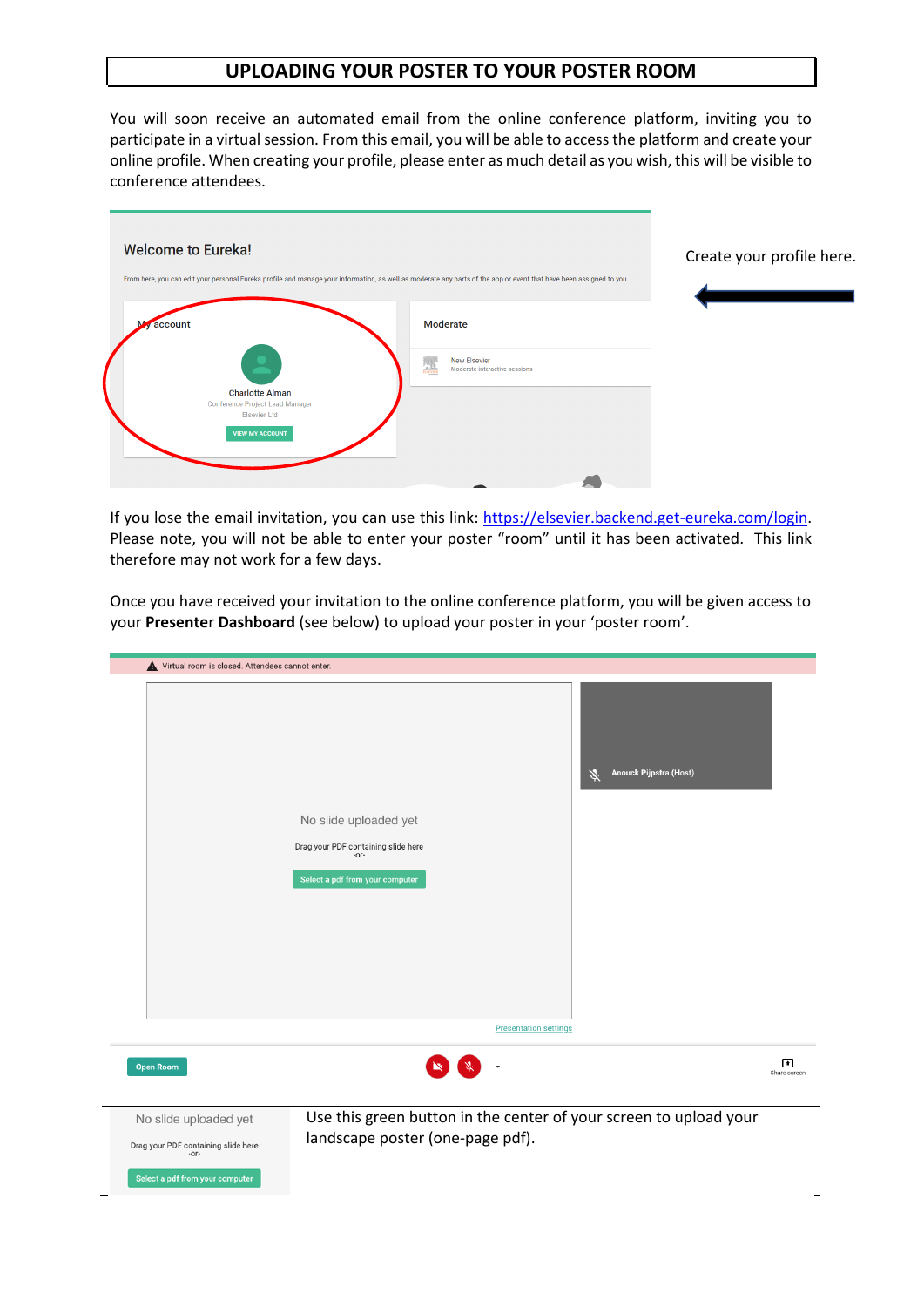# **USING THE POSTER ROOM**

As poster presenter you will be the "**host**" of your poster presentation that takes place in your own "**poster room**". You control when your poster room is open or closed. You must enter through the presenter dashboard and the <https://elsevier.backend.get-eureka.com/login> link.

Poster presenters are required to be present in their allocated online "poster room", for the session that their poster is presented in. We therefore ask that you log into the system and open your "poster room", 15 minutes before the start of your session. Details of your allocated session have been provided in an e-mail. **Only one presenter can host a poster room. If more than one person is presenting, additional authors should log into the room as attendees.**

```
Open Room
```
You can open the room by clicking on this green button at the bottom left hand corner of your screen.

If you close the room as host, while attendees are in the room, they will receive a notification that they will be removed from the room.



These buttons at the bottom of the screen are used to turn your camera (left button) and microphone (right button) on or off. By clicking on the small black arrow next to the microphone button can select another camera or microphone if needed.

As the poster room host, you can zoom in and out and move around the poster to highlight and explain different areas of it. This is visible to attendees in real-time.

During this presentation time, up to 14 other attendees can enter your poster room (including any additional authors), with the video and microphone of their device enabled, to discuss your poster.

Notes for using the **"**poster room**":**

- Ensure that your poster is below 5MB in size.
- Attendees can only access the room when it has been opened by the host.
- A maximum of 15 attendees can be in the room at the same time. Anyone that tries to join the room after this, will be notified that the room is full and to come back later.
- Attendees are automatically muted when they join a poster room, they must enable their microphone to be able to speak.
- The host can mute attendees, but not unmute them.
- The host can remove someone from the room by clicking on their video frame and "Block user". Should you find it necessary to remove anyone from your room for inappropriate behaviour, please do notify a member of the conference team [\(k.russell@elsevier.com\)](mailto:k.russell@elsevier.com) with the attendee's name and the reason for their removal.
- Until you open your poster room, attendees can only view your abstract and poster on the app (if you have uploaded the poster file to the app) via the poster programme.
- If your camera or microphone are not working, please check your pop ups are unblocked.
- You must join your poster room through the presenter dashboard to present it effectively [https://elsevier.backend.get-eureka.com/login.](https://elsevier.backend.get-eureka.com/login) **This is different from the audience view link**.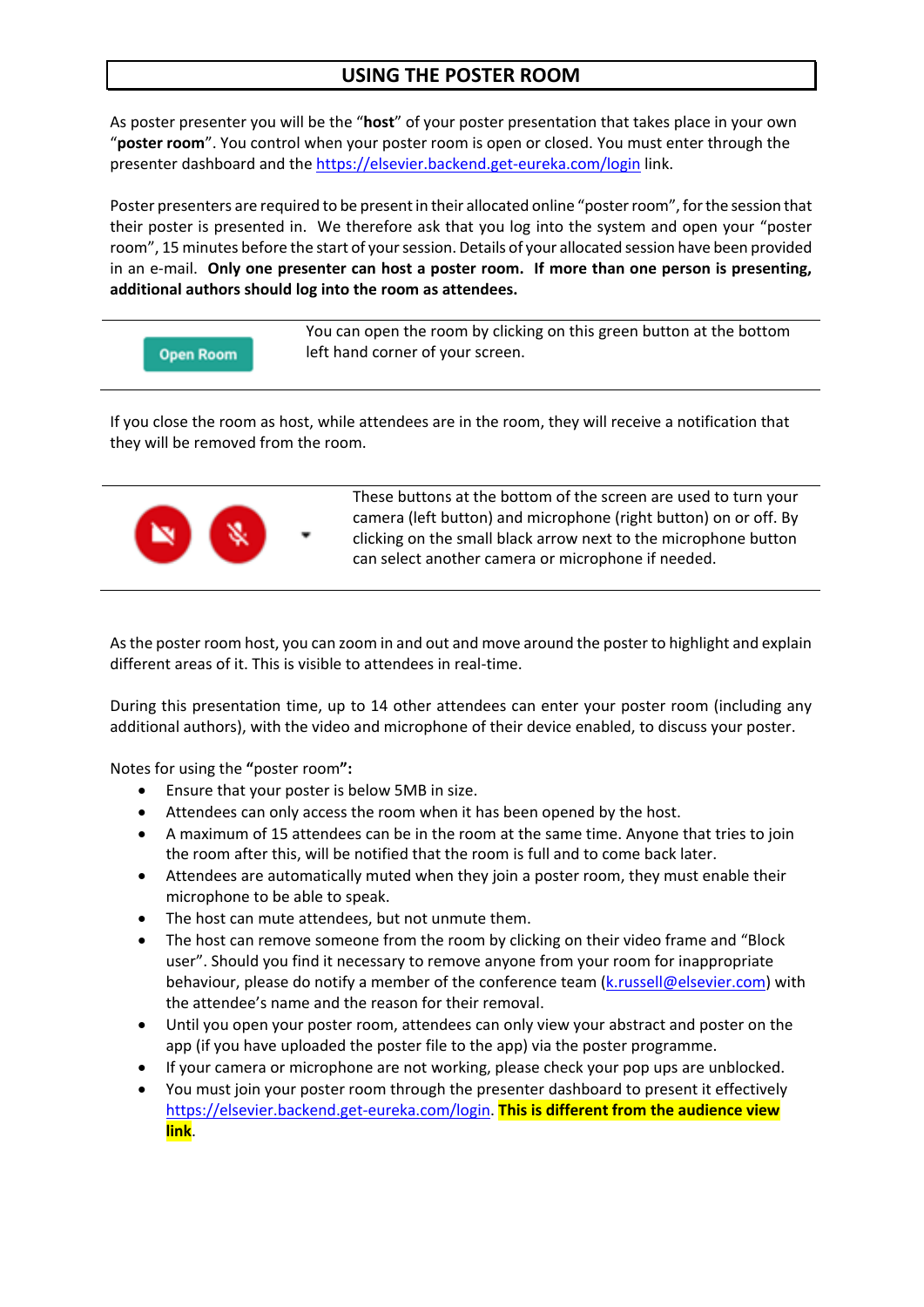## **UPLOADING YOUR POSTER TO THE APP**

In order that your poster presentation can be seen by attendees for the duration of the conference and on-demand, and not just when you are presenting it within the allocated poster sessions, you also need to upload a PDF of your poster to the app via Oxford Abstracts.

#### **Click the link <https://app.oxfordabstracts.com/dashboard>**

Log in to the system using the same username and password you used to submit your abstract.

| <b>OXFORD ABSTRACTS</b><br>Sign in or register                                                                                                                                                                      |
|---------------------------------------------------------------------------------------------------------------------------------------------------------------------------------------------------------------------|
| <b>Continue with Google</b>                                                                                                                                                                                         |
| <b>Continue with LinkedIn</b>                                                                                                                                                                                       |
| Οr<br>Sign in or register with email -                                                                                                                                                                              |
| This information will be used by the event organiser<br>to communicate with you about matters relating to<br>the event. By using the system, you agree to Oxford<br>Abstracts' terms of service and privacy policy. |

Once you have logged in, you will be able to view all the conferences you are associated with. Click on "View" against the event you wish to upload the PDF file. Then click on the edit icon next to the abstract (or in case of multiple abstracts submitted) select the abstract for which you want to upload the PDF file (max 10 MB size). Screenshot below: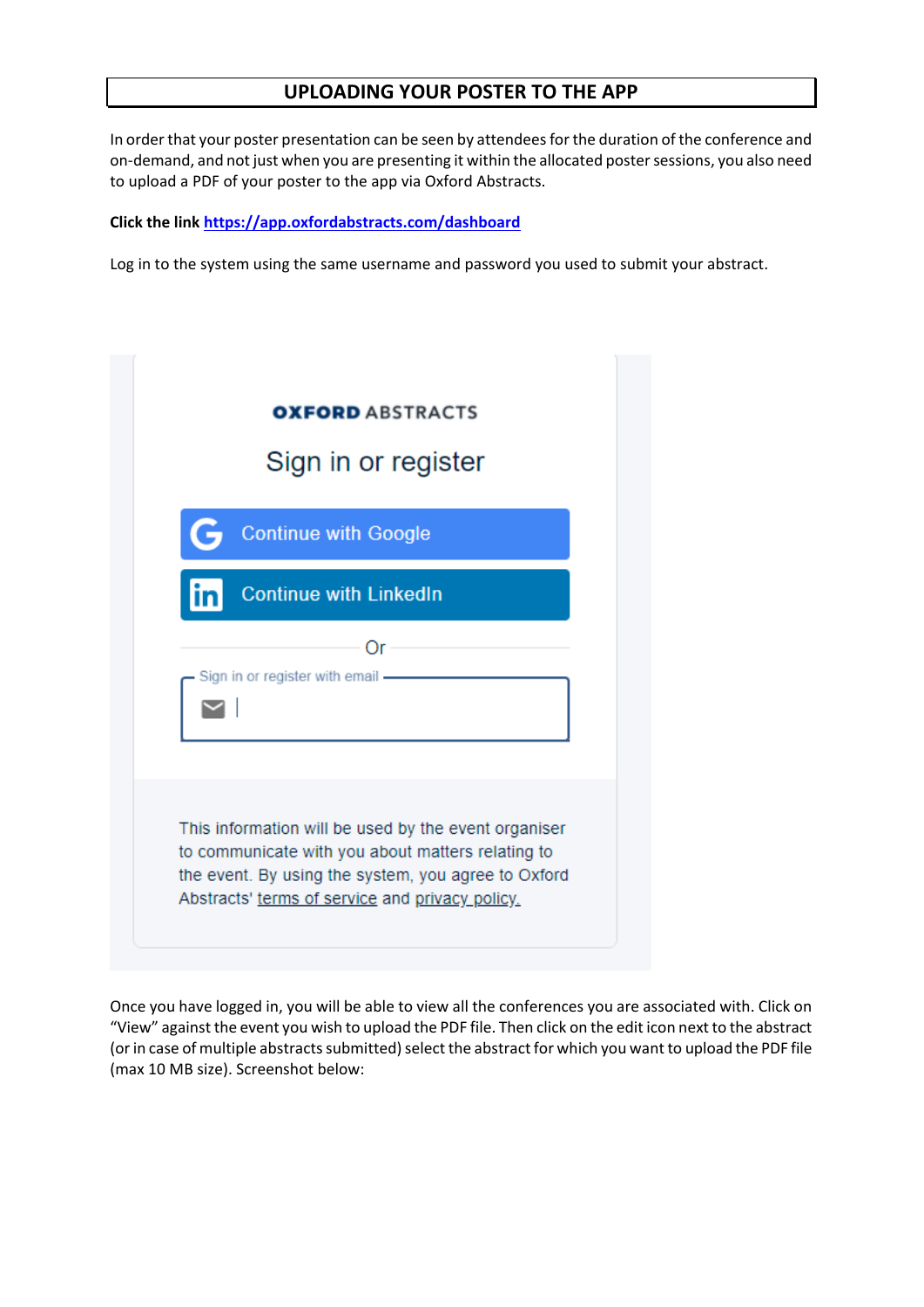| <b>Submissions</b>                                                                   | <b>NEW SUBMISSION</b>                                     |  |
|--------------------------------------------------------------------------------------|-----------------------------------------------------------|--|
| Deadline - Friday, 18th September, 2020<br>Show list of related symposia             |                                                           |  |
| International Brain stimulation Conference. The Art and Scienc Complete $\bigcirc$ = |                                                           |  |
| 19. Test for final check                                                             | Incomplete $\otimes \equiv \bullet$                       |  |
| 20. Test for presenter email field                                                   | Incomplete $\left( \infty \right)$ $\equiv$ $\rightarrow$ |  |

Scroll down the submission page to the below question and select Yes/No from the dropdown list to give permission for your slides/poster to be included on the app

## Text block (to give info to the submitter)

Below you are able to upload your oral presentation slides or poster PDF. By doing so, you are agreeing to these files being available on the secure online programme. This is distributed to all attendees of the conference, with password access. In addition, we can also make the file available on the conference app. This is available to anyone who downloads the app. Please indicate below if you give permission for the file to be available on the app.

## Permission Slide/Poster App

Do you agree to the full version of your abstract being included within the conference app?

|     | des |                                                                                             |
|-----|-----|---------------------------------------------------------------------------------------------|
| Yes | ing | resented as an Oral presentation.                                                           |
| No  |     | point presentation of your oral presentation - use the "Browse"<br>C (n ax 10 MB file size) |

Upload the PDF by using the "Choose File" tab (use slides or poster as relevant) shown below to navigate to the location where the file is saved.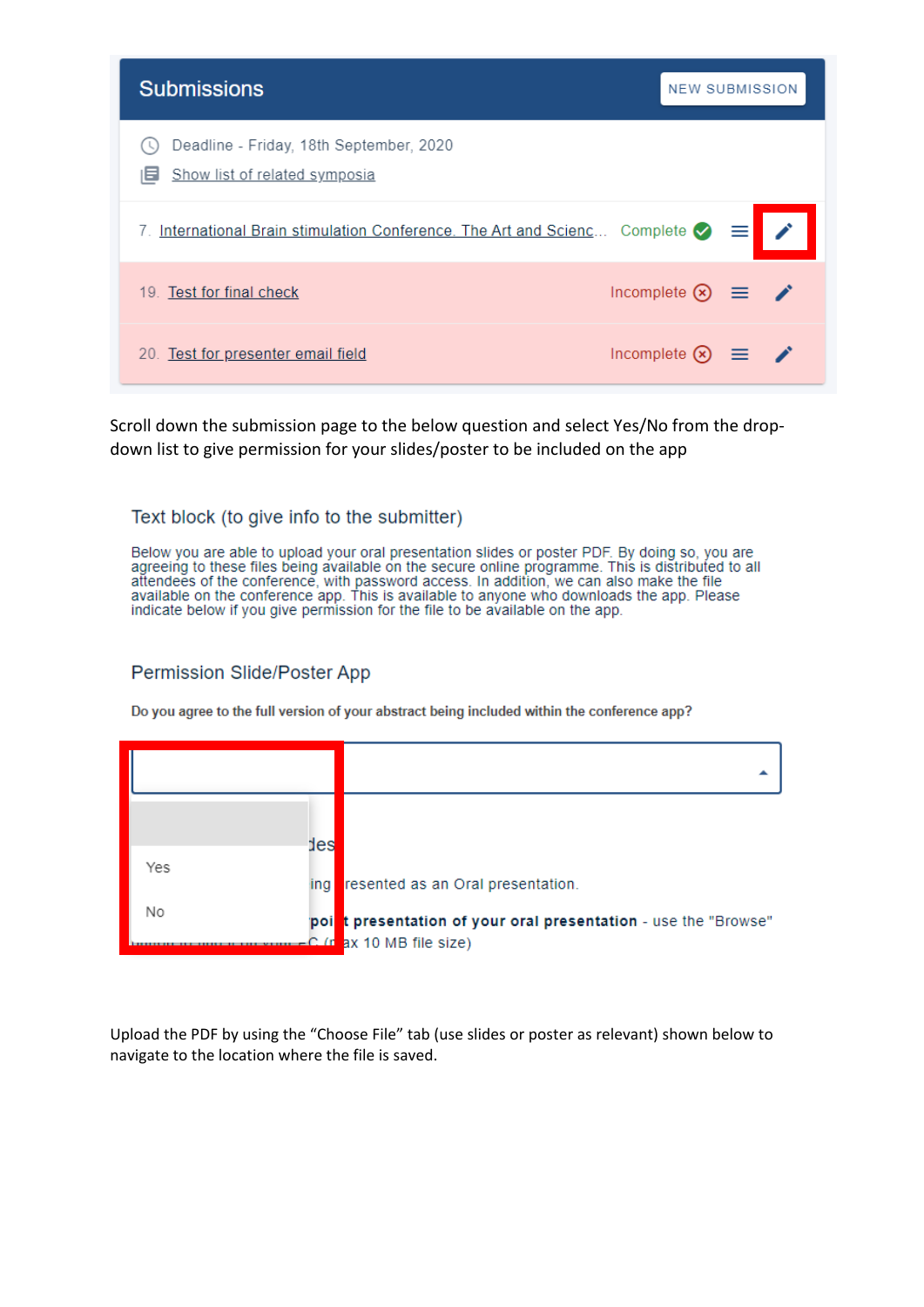| <b>Oral Presentation Slides</b> |                                                                                                                                              |
|---------------------------------|----------------------------------------------------------------------------------------------------------------------------------------------|
|                                 | Only if your abstract is being presented as an Oral presentation.                                                                            |
|                                 | Please attach the powerpoint presentation of your oral presentation - use the "Browse"<br>button to find it on your PC (max 10 MB file size) |
|                                 | Please upload this file as a PDF only.                                                                                                       |
|                                 | CHOOSE FILE (.PDF ONLY)                                                                                                                      |
|                                 | Please check this box to give us permission to include your file in the secure online<br>programme permission question                       |
| Poster PDF file                 |                                                                                                                                              |
|                                 | Only if your abstract is being presented as a poster presentation.                                                                           |
| (Max 10 MB file size)           | Please attach your poster presentation - use the "Browse" button to find it on your PC                                                       |
|                                 | Please upload this file as a PDF only                                                                                                        |
|                                 | CHOOSE FILE (.PDF ONLY)                                                                                                                      |
|                                 | Please check this box to give us permission to include your file in the secure online                                                        |
|                                 | programme permission question                                                                                                                |

When completed, please click on "Submit" at the bottom of the page to complete the process. Your presentation will then be available in the conference app programme.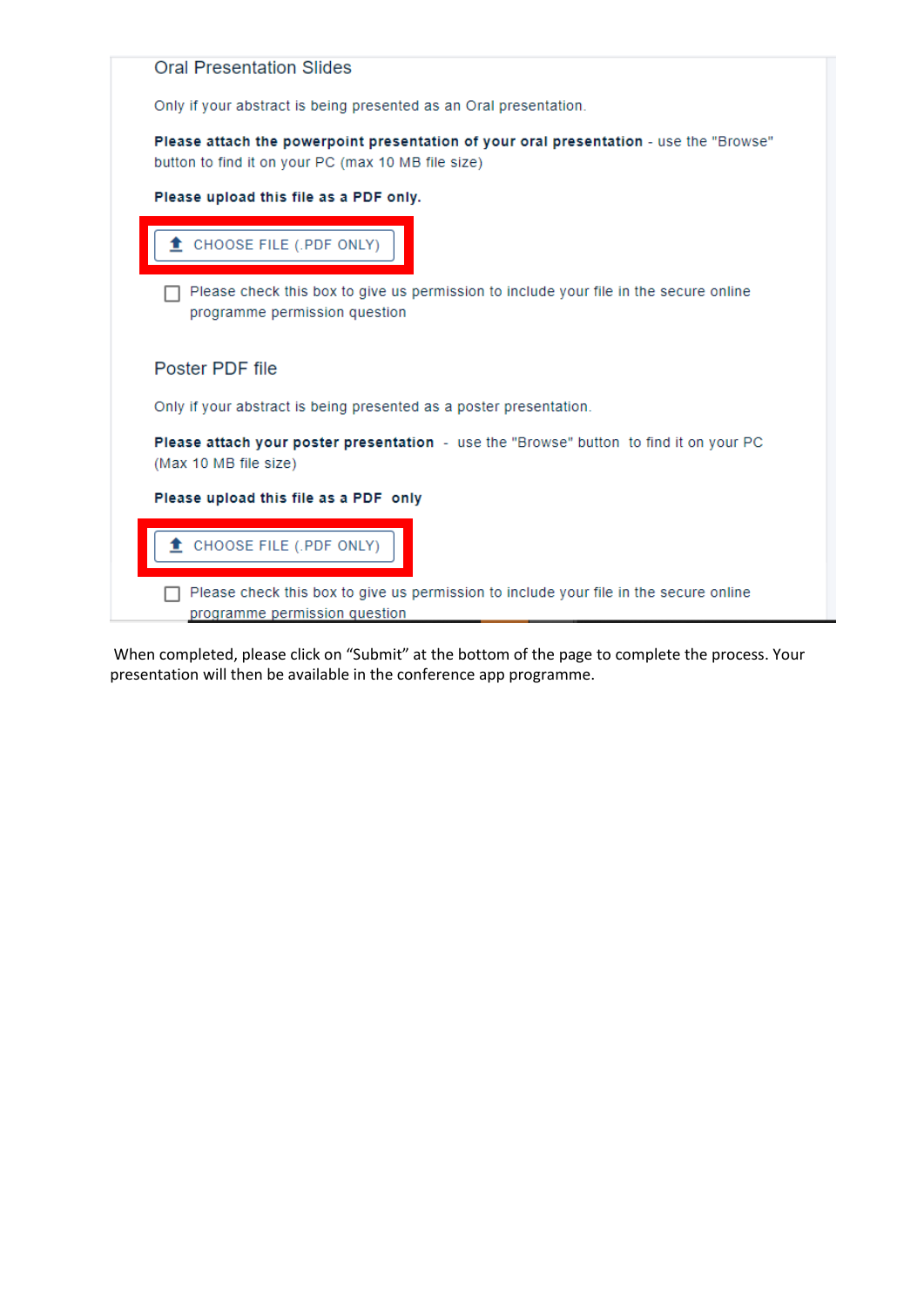# **GENERAL GUIDELINES FOR A GREAT POSTER**

A poster should be self-contained and self-explanatory, allowing different viewers to proceed on their own while the author is free to supplement or discuss points raised in inquiry. Presentations should be kept simple and clear. A mixture of text and graphics isrecommended. Remember that the viewer, not the author, as in the case of slide presentations, determines how much time they spend at each poster.

## **Poster Layout**

Arrange materials in columns rather than rows. It is easier for viewers to scan a poster by moving along it, rather than by zigzagging back and forth in front of it. An introduction should be placed at the upper left and a conclusion at the lower right. There is no need to present the abstract, as this is available to attendees beforehand in the conference app.

### **Illustrations**

Figures should be clear, visible graphics, with large font size. Each figure or table should have a heading of one or two lines. Additional essential information should be provided below in a legend. Photographs should have good contrast, sharp focus and, if necessary, an indication of scale.

### **Text**

Minimise narrative. Use large font size in short, separated paragraphs. Numbered or bulleted lists are effective waysto convey a series of points. Do not set entire paragraphs in uppercase or boldface type.

### **Titles and Fonts**

Titles and captions should be short and easy to read, preferably in a sans serif font (such as Helvetica, Avant Garde, Arial and Geneva). Use large lettering, allowing attendees to easily read the information presented. Remember to caption your poster with the abstract title, authors names and affiliations.